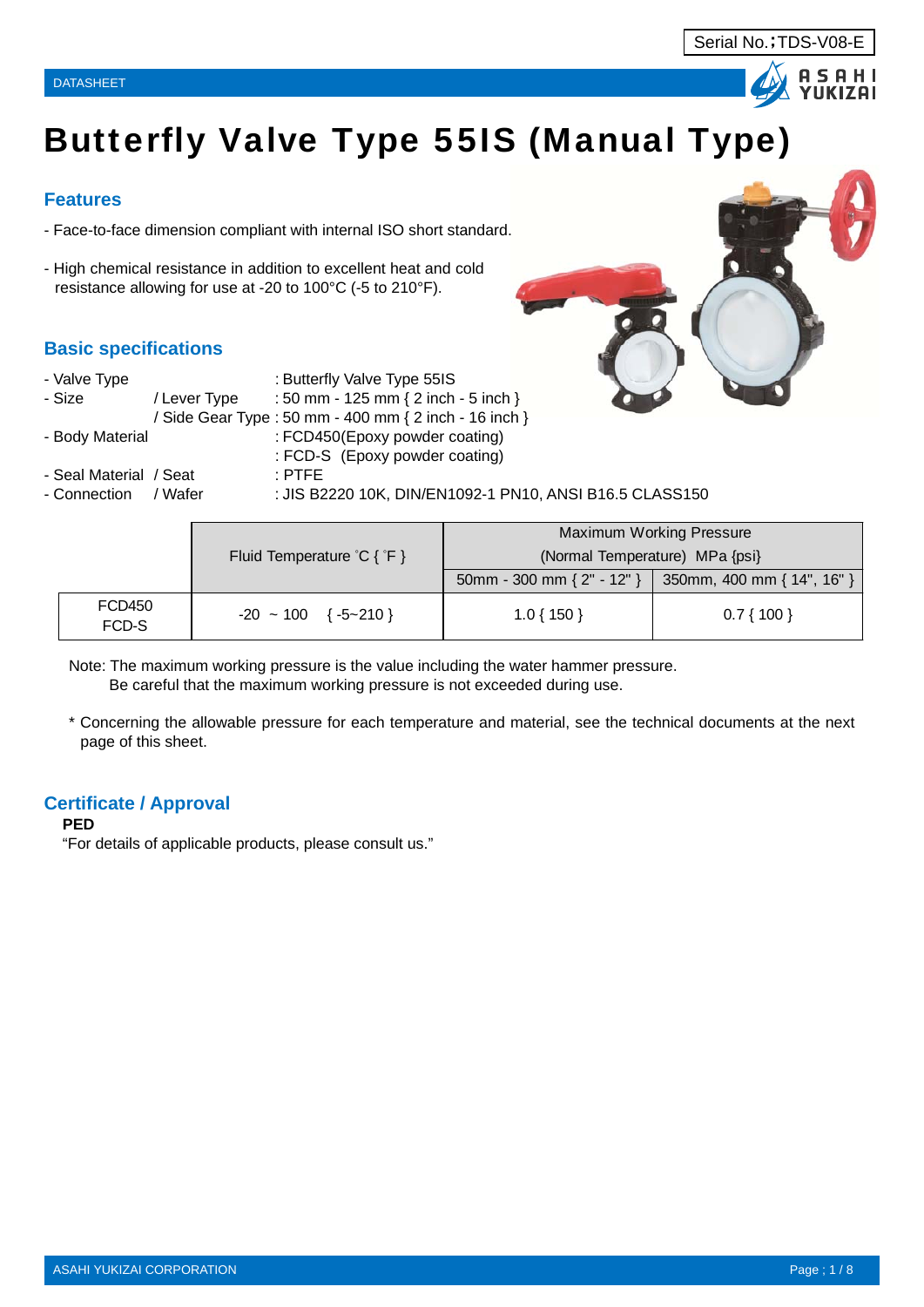### **Working pressure vs. Temperature**



Note: Make sure that the temperature and pressure are within the working range during operation. (If the tolerance range is exceeded during use, the valve may be damaged.)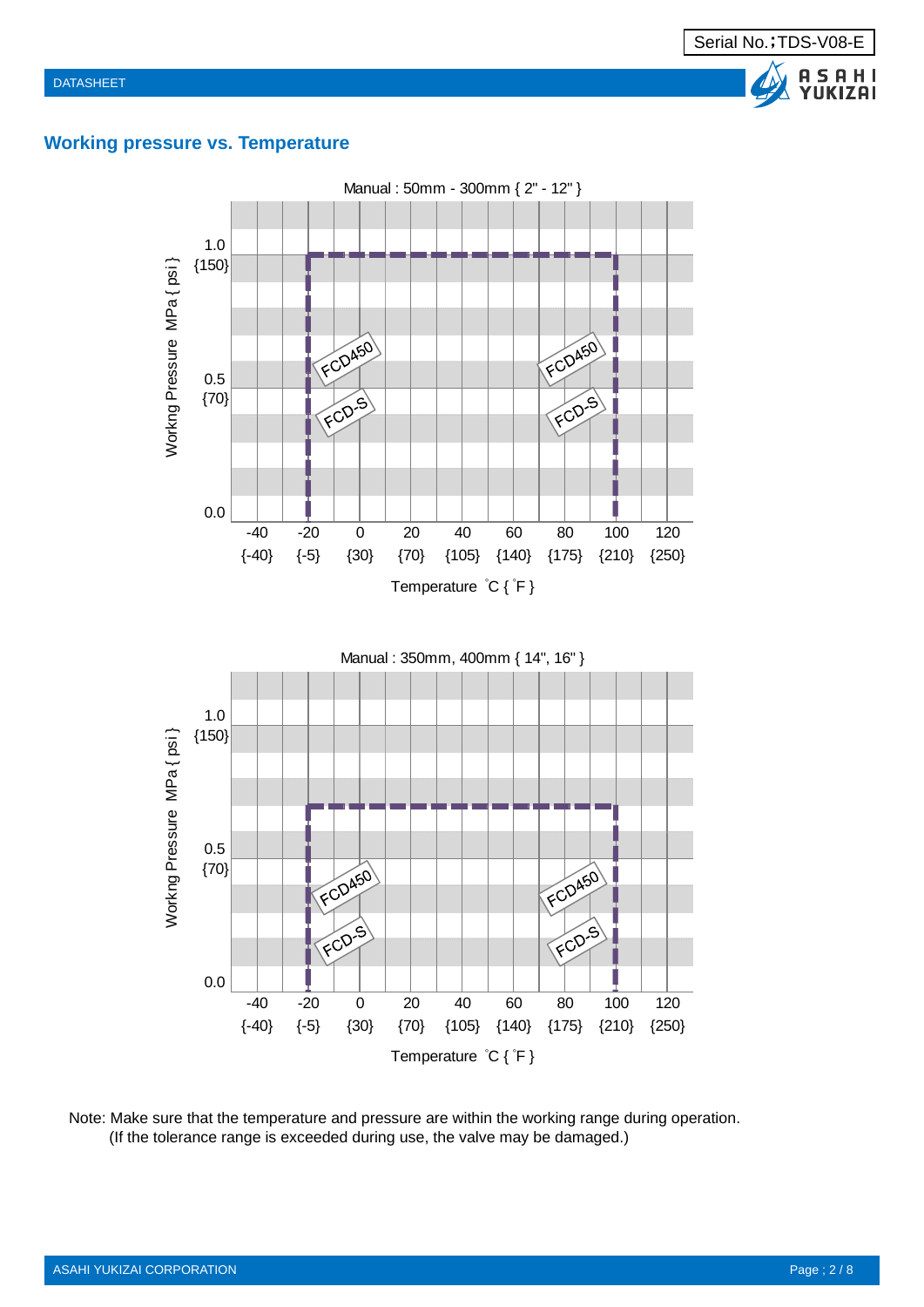# A SAHI<br>Yukizai

# **Product dimension**

### [LEVER TYPE]





|     | JIS, DIN (Unit: mm)<br>$W_1$<br>$W_2$<br>W<br>$H_1$<br>H <sub>2</sub><br>$H_3$<br>Н<br>D<br>d<br>55<br>56<br>116<br>106<br>161<br>61<br>105<br>66<br>50<br>90<br>43<br>65<br>56<br>146<br>78<br>121<br>65<br>110<br>46<br>176<br>80<br>120<br>152<br>56<br>80<br>125<br>180<br>95<br>124<br>80<br>46<br>- |     |    |     |     |     |    |     |   |   |     |       | <b>JIS 10K</b> |      |       | <b>DIN PN10</b> |      |
|-----|-----------------------------------------------------------------------------------------------------------------------------------------------------------------------------------------------------------------------------------------------------------------------------------------------------------|-----|----|-----|-----|-----|----|-----|---|---|-----|-------|----------------|------|-------|-----------------|------|
| mm  |                                                                                                                                                                                                                                                                                                           |     |    |     |     |     |    |     |   |   | A   | C     | n              | h    | С     | n               | h    |
|     |                                                                                                                                                                                                                                                                                                           |     |    |     |     |     |    |     |   |   | 220 | (120) | 2(4)           | (19) | (125) | 2(4)            | (18) |
|     |                                                                                                                                                                                                                                                                                                           |     |    |     |     |     |    |     |   |   | 220 | (140) | 2(4)           | (19) | 145   | 2(4)            | 18   |
|     |                                                                                                                                                                                                                                                                                                           |     |    |     |     |     |    |     |   |   | 250 | 150   | 4(8)           | 19   | 160   | 4(8)            | 18   |
| 100 | 100                                                                                                                                                                                                                                                                                                       | 154 | 52 | 196 | 103 | 140 | 56 | 174 | - | ۰ | 250 | 175   | 4(8)           | 19   | (180) | 4(8)            | (18) |
| 125 | 125                                                                                                                                                                                                                                                                                                       | 181 | 56 | 235 | 120 | 166 | 69 | 206 | ٠ |   | 320 | 210   | 4(8)           | 23   | 210   | 4(8)            | 18   |

|                | ANSI (Unit: inch) |      |      |      |      |       |                |       |      |       |                          |       |        | <b>ANSI CLASS 150</b> |        |
|----------------|-------------------|------|------|------|------|-------|----------------|-------|------|-------|--------------------------|-------|--------|-----------------------|--------|
| inch           | mm                | d    | D    |      | н    | $H_1$ | H <sub>2</sub> | $H_3$ | W    | $W_1$ | W <sub>2</sub>           | A     | С      | n                     | h      |
| $\overline{2}$ | 50                | 2.17 | 3.54 | 1.69 | 6.34 | 2.40  | 4.13           | 2.20  | 4.57 | 2.60  | 4.17                     | 8.66  | (4.75) | 2(4)                  | (0.75) |
| 21/2           | 65                | 2.56 | 4.33 | 1.81 | 6.93 | 3.15  | 4.72           | 2.20  | 5.75 | 3.07  | 4.76                     | 8.66  | (5.50) | 2(4)                  | (0.75) |
| 3 <sup>l</sup> | 80                | 3.15 | 4.92 | 1.81 | 7.09 | 3.74  | 4.88           | 2.20  | 5.98 |       | $\blacksquare$           | 9.84  | (6.00) | $- (4)$               | (0.75) |
| 4 <sup>1</sup> | 100               | 3.94 | 6.06 | 2.05 | 7.72 | 4.06  | 5.51           | 2.20  | 6.85 |       | $\overline{\phantom{0}}$ | 9.84  | 7.50   | 4(8)                  | 0.75   |
| 5 <sub>l</sub> | 125               | 4.92 | 7.13 | 2.20 | 9.25 | 4.72  | 6.54           | 2.72  | 8.11 |       |                          | 12.60 | 8.50   | 4(8)                  | 0.88   |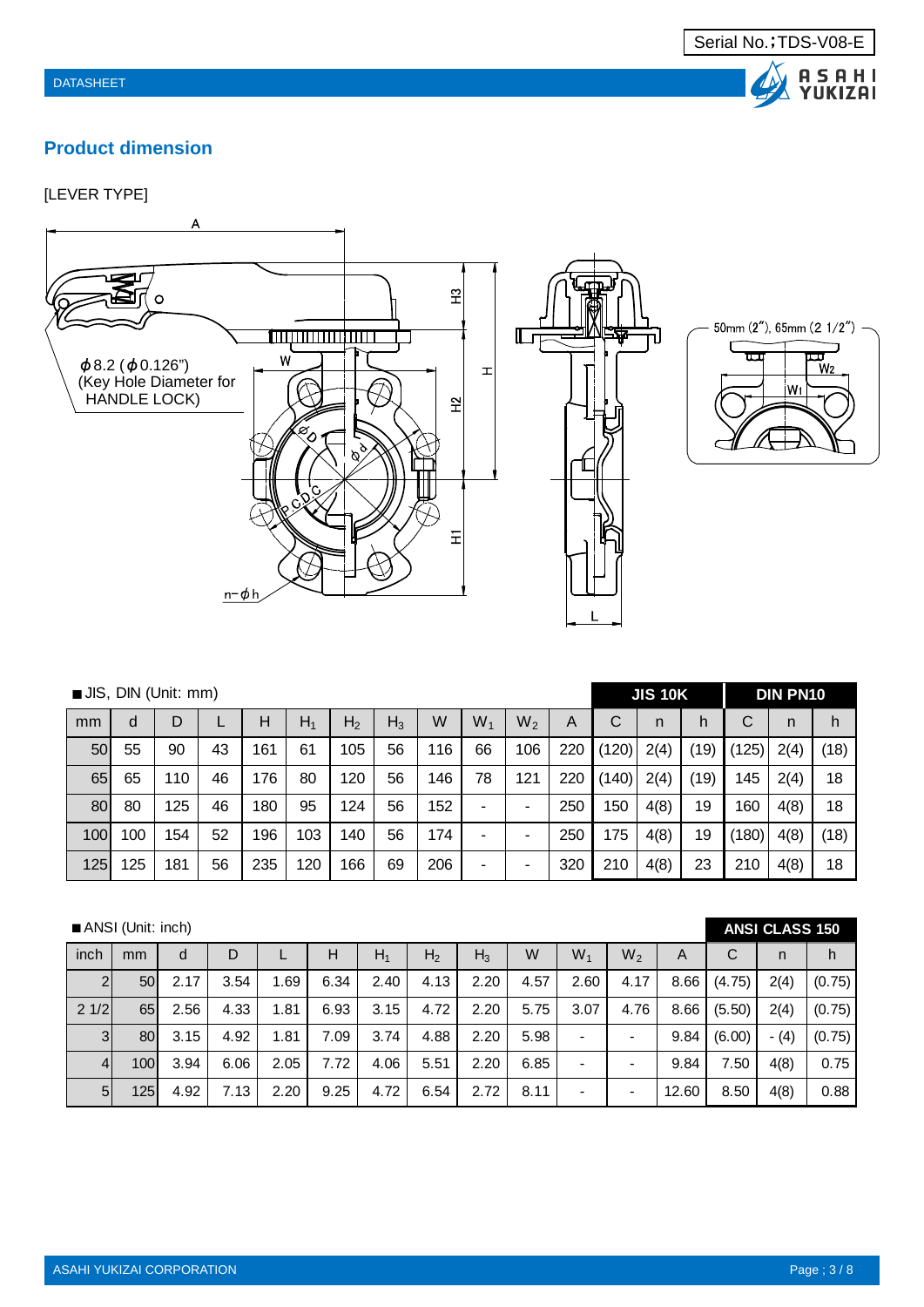

[SIDE GEAR TYPE]





| JIS, DIN (Unit: mm) |     |     |       |       |     |     |       |                |       |     |     |                          |                          |       |                |                    |                         |       | <b>JIS 10K</b> |      |       | <b>DIN PN10</b> |      |
|---------------------|-----|-----|-------|-------|-----|-----|-------|----------------|-------|-----|-----|--------------------------|--------------------------|-------|----------------|--------------------|-------------------------|-------|----------------|------|-------|-----------------|------|
| mm                  | d   | D   | $D_2$ | $D_3$ |     | н   | $H_1$ | H <sub>2</sub> | $H_3$ |     | W   | $W_1$                    | $W_2$                    | $A_1$ | A <sub>2</sub> | Handle<br>Rotation | Gear Box<br><b>Type</b> | C     | n              | h    | C     | n               | h    |
| 50                  | 55  | 90  | 122   | 160   | 43  | 135 | 61    | 100            | 92    | 215 | 116 | 66                       | 106                      | 167   | 64             |                    |                         | (120) | 2(4)           | (19) | (125) | 2(4)            | (18) |
| 65                  | 65  | 110 | 122   | 160   | 46  | 150 | 80    | 115            | 92    | 230 | 146 | 78                       | 121                      | 167   | 64             |                    |                         | (140) | 2(4)           | (19) | (145) | 2(4)            | (18) |
| 80                  | 80  | 125 | 122   | 160   | 46  | 154 | 95    | 119            | 92    | 234 | 152 |                          | $\overline{\phantom{a}}$ | 167   | 64             |                    |                         | 150   | 4(8)           | 19   | 160   | 4(8)            | 18   |
| 100                 | 100 | 154 | 122   | 160   | 52  | 170 | 103   | 135            | 92    | 250 | 174 |                          | $\overline{\phantom{0}}$ | 167   | 64             |                    | TYPE 1                  | 175   | 4(8)           | 19   | (180) | 4(8)            | (18) |
| 125                 | 125 | 181 | 122   | 160   | 56  | 193 | 120   | 158            | 92    | 273 | 206 |                          | $\overline{\phantom{a}}$ | 167   | 64             |                    |                         | 210   | 4(8)           | 23   | 210   | 4(8)            | 18   |
| 150                 | 150 | 211 | 122   | 160   | 56  | 210 | 137   | 175            | 92    | 290 | 236 |                          | $\overline{\phantom{a}}$ | 167   | 64             | 9.5                |                         | 240   | 4(8)           | 23   | 240   | 4(8)            | 22   |
| 200                 | 191 | 253 | 122   | 160   | 60  | 240 | 163   | 205            | 92    | 320 | 290 |                          | $\overline{\phantom{a}}$ | 167   | 64             |                    |                         | 290   | 4(12)          | 23   | 295   | 4(8)            | 22   |
| 250                 | 245 | 320 | 122   | 160   | 68  | 275 | 200   | 240            | 92    | 425 | 340 | $\overline{\phantom{0}}$ | $\overline{\phantom{a}}$ | 167   | 64             |                    |                         | (355) | 4(12)          | (25) | 350   | 4(12)           | 22   |
| 300                 | 280 | 371 | 188   | 300   | 78  | 337 | 230   | 295            | 108   | 487 | 410 |                          |                          | 272   | 99             |                    |                         | 400   | 4(16)          | 25   | 400   | 4(12)           | 22   |
| 350                 | 330 | 416 | 188   | 300   | 92  | 362 | 255   | 320            | 108   | 512 | 460 |                          | $\overline{\phantom{a}}$ | 272   | 99             |                    | TYPE 3                  | 445   | 4(16)          | 25   | 460   | 4(16)           | 22   |
| 400                 | 380 | 476 | 188   | 300   | 102 | 392 | 290   | 350            | 108   | 542 | 532 |                          |                          | 272   | 99             |                    |                         | 510   | 4(16)          | 27   | 515   | 4(16)           | 26   |

|                 |     | ANSI (Unit: inch) |       |                |            |      |                  |       |                |       |       |       |                          |                          |       |                |                    |                         |                        | ANSI CLASS 150 |        |
|-----------------|-----|-------------------|-------|----------------|------------|------|------------------|-------|----------------|-------|-------|-------|--------------------------|--------------------------|-------|----------------|--------------------|-------------------------|------------------------|----------------|--------|
| inch            | mm  | d                 | D     | D <sub>2</sub> | $D_3$      |      | H                | $H_1$ | H <sub>2</sub> | $H_3$ |       | W     | $W_1$                    | W <sub>2</sub>           | $A_1$ | A <sub>2</sub> | Handle<br>Rotation | Gear Box<br><b>Type</b> | Ċ                      | n              | h.     |
| $\overline{2}$  | 50  | 2.17              | 3.54  | 4.80           | 6.30       | 1.69 | 5.31             | 2.40  | 3.94           | 3.62  | 8.46  | 4.57  | 2.60                     | 4.17                     | 6.57  | 2.52           |                    |                         | (4.75)                 | 2(4)           | (0.75) |
| 21/2            | 65  | 2.56              | 4.33  | 4.80           | 6.30       | 1.81 | 5.91             | 3.15  | 4.53           | 3.62  | 9.06  | 5.75  | 3.07                     | 4.41                     | 6.57  | 2.52           |                    |                         | (5.50)                 | 2(4)           | (0.75) |
| 3 <sub>l</sub>  | 80  | 3.15              | 4.92  | 4.80           | 6.30       | 1.81 | 6.06             | 3.74  | 4.69           | 3.62  | 9.21  | 5.98  | $\overline{\phantom{a}}$ |                          | 6.57  | 2.52           |                    |                         | (6.00)                 | - (4)          | (0.75) |
| 4 <sup>1</sup>  | 100 | 3.94              | 6.06  | 4.80           | 6.30       | 2.05 | 6.69             | 4.06  | 5.31           | 3.62  | 9.84  | 6.85  | $\overline{\phantom{0}}$ | $\overline{\phantom{a}}$ | 6.57  | 2.52           |                    | TYPE 1                  | 7.50                   | 4(8)           | 0.75   |
| 5 <sub>5</sub>  | 125 | 4.92              | 7.13  | 4.80           | 6.30       | 2.20 | 7.60             | 4.72  | 6.22           | 3.62  | 10.75 | 8.11  | $\overline{\phantom{a}}$ |                          | 6.57  | 2.52           |                    |                         | 8.50                   | 4(8)           | 0.88   |
| $6 \mid$        | 150 | 5.91              | 8.31  | 4.80           | 6.30       | 2.20 | 8.27             | 5.39  | 6.89           | 3.62  | 11.42 | 9.29  | $\sim$                   | $\overline{\phantom{a}}$ | 6.57  | 2.52           | 9.5                |                         | 9.50                   | 4(8)           | 0.88   |
| 8               | 200 | 7.52              | 9.96  | 4.80           | 6.30       | 2.36 | 9.45             | 6.42  | 8.07           | 3.62  | 12.60 | 11.42 | $\sim$                   |                          | 6.57  | 2.52           |                    |                         | 11.75                  | 4(8)           | 0.88   |
| 10 <sup>1</sup> | 250 | 9.65              | 12.60 | 4.80           | 6.30       | 2.68 | 10.83            | 7.87  | 9.45           | 3.62  | 16.73 | 13.39 | $\blacksquare$           |                          | 6.57  | 2.52           |                    |                         | 14.25                  | 4(12)          | 1.00   |
| 12              | 300 | 11.02             | 14.61 | 7.40           | 11.81      | 3.07 | 13.27            | 9.06  | 11.61          | 4.25  | 19.17 | 16.14 | $\overline{\phantom{a}}$ | $\overline{\phantom{0}}$ | 10.71 | 3.90           |                    |                         | 17.00                  | 4(12)          | 1.00   |
| 14              | 350 | 12.99             | 16.38 | 7.40           | 11.81      | 3.62 | 14.25            | 10.04 | 12.60          | 4.25  | 20.16 | 18.11 | $\overline{\phantom{a}}$ |                          | 10.71 | 3.90           |                    | TYPE 3                  | 18.75                  | 4(12)          | 1.12   |
| 16              |     | 400 14.96         | 18.74 |                | 7.40 11.81 |      | 4.02 15.43 11.42 |       | 13.78          | 4.25  | 21.34 | 20.94 |                          |                          | 10.71 | 3.90           |                    |                         | $(21.25)$ 4(16) (1.12) |                |        |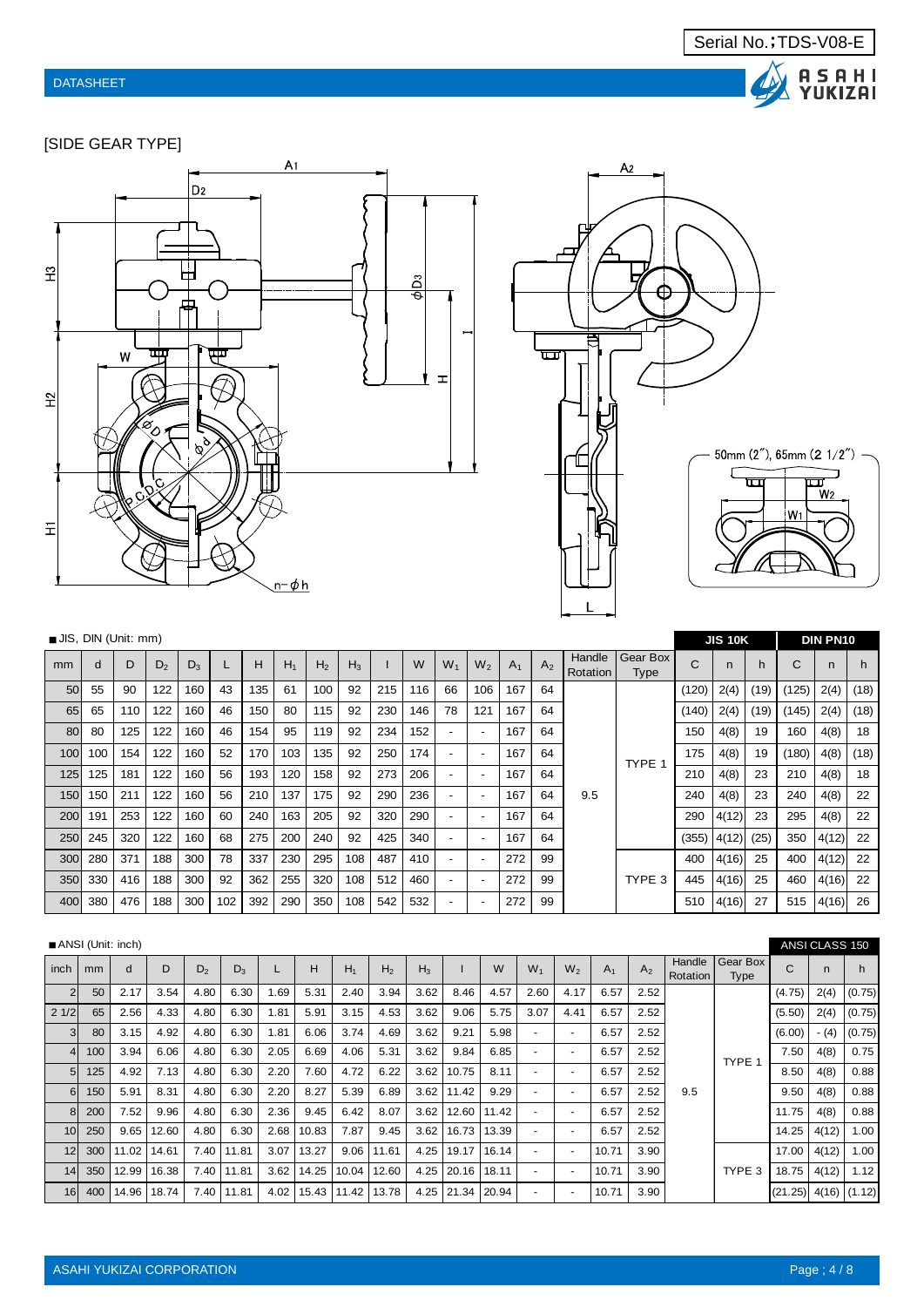$\bf \Delta$  .

A S A H I<br>YUKIZAI

 $\,$  6  $\,$ 

 $4<sub>a</sub>$ 

# **Parts list**

[LEVER TYPE]



|   | PART NO. / NAME            | QTY | <b>MATERIAL</b>            |    | PART NO. / NAME           | QTY            | <b>MATERIAL</b>                |
|---|----------------------------|-----|----------------------------|----|---------------------------|----------------|--------------------------------|
|   | <b>IBODY</b>               |     | FCD450 (epoxy powder coat) |    | 12 HANDLE                 |                | IPP.                           |
|   |                            |     | FCD-S (epoxy powder coat)  |    | 12alHANDLE INSERTED METAL |                | ISTAINLESS STEEL               |
| 2 | <b>IDISC</b>               |     | <b>IPTFE</b>               |    | 13 HANDLE LEVER           | 1              | <b>IPPG</b>                    |
|   | 2a IINSERTED METAL OF DISC |     | ISTAINLESS STEEL           |    | 14 PIN                    | 1              | <b>IPPG</b>                    |
|   | 3 ISEAT                    |     | <b>IPTFE</b>               |    | 15 ISPRING                |                | <b>ISTAINLESS STEEL</b>        |
|   | 3a ISEAT CUSHION           | 1   | <b>CR</b>                  |    | 17 $ BOLT(C) $            |                | <b>STAINLESS STEEL</b>         |
|   | 4a STEM $(A)$ <sup>*</sup> |     | ISTAINLESS STEEL           |    | <b>18 ILOCKING PLATE</b>  | 1              | <b>IPPG</b>                    |
|   | 4b $STEM(B)$               |     | ISTAINLESS STEEL           |    | 19 $ SCREW(A) $           | $\overline{4}$ | <b>ISTAINLESS STEEL</b>        |
|   | 6 $O-RING(A)$              | 1   | <b>IEPDM</b>               | 51 | $O-RING(B)$               | 1              | <b>IEPDM</b>                   |
|   | BOLT(A)                    | 2   | ISTAINLESS STEEL           |    | 52 O-RING $(C)$           | 1              | <b>IEPDM</b>                   |
|   | 11 ICAP                    |     | <b>IPP</b>                 |    | 53 RUBBER + WASHER        | 1              | <b>IEPDM + STAINLESS STEEL</b> |

\*Used for size 65mm (2½").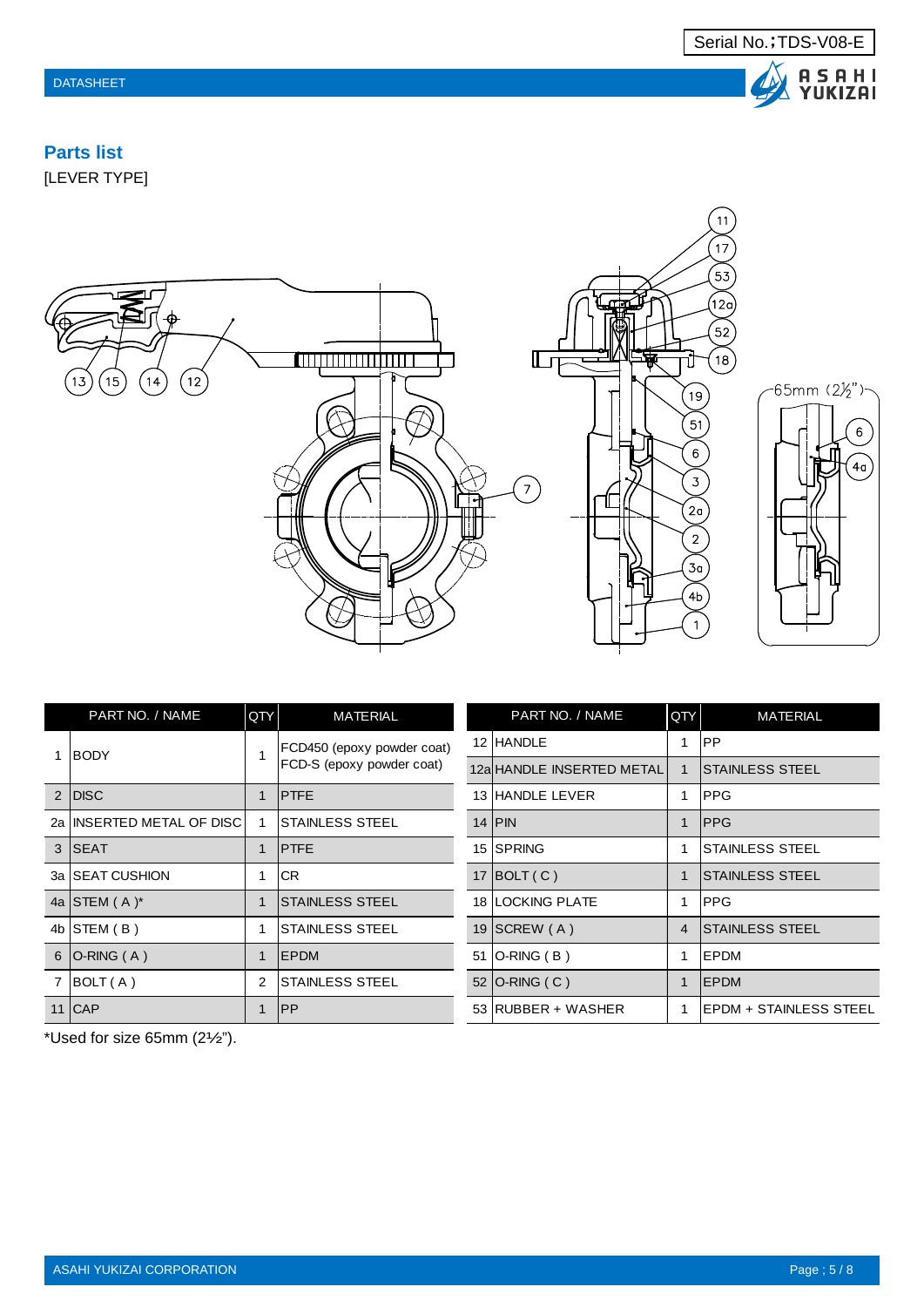

### [SIDE GEAR TYPE]





|               | PART NO. / NAME             | QTY | <b>MATERIAL</b>            |    | PART NO. / NAME  | QTY | <b>MATERIAL</b>               |
|---------------|-----------------------------|-----|----------------------------|----|------------------|-----|-------------------------------|
|               | <b>IBODY</b>                |     | FCD450 (epoxy powder coat) |    |                  |     | <b>STAINLESS STEEL</b>        |
|               |                             |     | FCD-S (epoxy powder coat)  |    | BOLT (A)         |     | Used for size                 |
| $\mathcal{P}$ | <b>IDISC</b>                |     | <b>IPTFE</b>               |    |                  |     | 50 - 125mm $(2" - 5") : 2$    |
|               | 2a IINSERTED METAL OF DISCI |     | <b>STAINLESS STEEL</b>     |    |                  |     | $150 - 400$ mm (6" - 16") : 4 |
|               | 3 ISEAT                     |     | <b>IPTFE</b>               | 8  | <b>IGEAR BOX</b> | 1   | <b>IPLASTIC</b> etc.          |
|               | 3a ISEAT CUSHION            |     | ICR                        | 9  | BOLT(B)          | 4   | <b>STAINLESS STEEL</b>        |
|               | 4a STEM $(A)$ *             |     | ISTAINLESS STEEL           |    | 48 GASKET (C)    | 1   | <b>IEPDM</b>                  |
| 4b            | ISTEM(B)                    |     | <b>ISTAINLESS STEEL</b>    | 51 | $O-RING(B)$      |     | <b>IEPDM</b>                  |
| 6             | $ O-RING(A) $               |     | <b>IEPDM</b>               |    |                  |     |                               |

\* Used for size 65mm  $(2\frac{1}{2}\%)$ , 300-400mm  $(12" - 16")$ .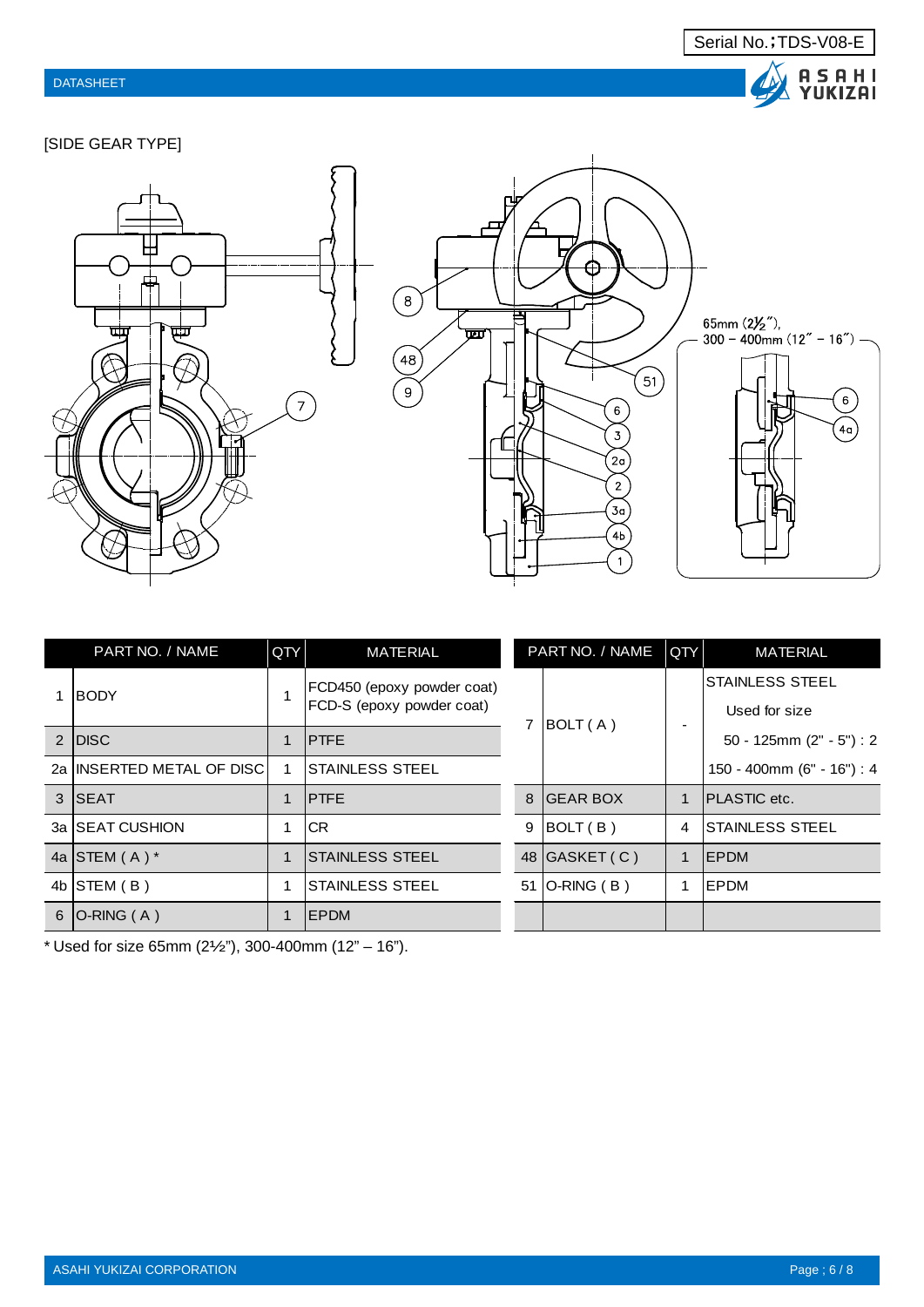Λ





| mm                         | 50         | 65            | 80              | 100 | 125    | 150  | 200   | 250   | 300               | 350   | 400    |
|----------------------------|------------|---------------|-----------------|-----|--------|------|-------|-------|-------------------|-------|--------|
| inch                       | $\sqrt{ }$ | 1/2<br>$\sim$ | $\sqrt{ }$<br>ັ |     | ∽<br>ັ | ⌒    |       | 10    | $\overline{1}$    | 14    | 16     |
| Cv Value<br>(at full open) | 100        | 230           | 285             | 600 | 940    | .500 | 2.500 | 4.200 | $^{\prime}\!.800$ | 9,200 | 12,800 |

# **Handle rotation for side gear type (Full open - Full close)**

| mm                 | 50  | 65                     | 80              | 100 | 125 | 150 | 200 | 250                  | 300       | 350      | 400 |
|--------------------|-----|------------------------|-----------------|-----|-----|-----|-----|----------------------|-----------|----------|-----|
| inch               | ◠   | 1/2<br>$\Omega$<br>1/L | $\sqrt{2}$<br>๛ |     | ັ   |     |     | $\overline{ }$<br>١U | 12<br>$-$ | и.<br>14 | 16  |
| Handle<br>rotation | 9.5 | 9.5                    | 9.5             | 9.5 | 9.5 | 9.5 | 9.5 | 9.5                  | 9.5       | 9.5      | 9.5 |

## **Operating torque**

| mm                                                                      | 50        | 65          | 80          | 100         | 125          | 150           | 200           | 250             | 300           | 350           | 400             |
|-------------------------------------------------------------------------|-----------|-------------|-------------|-------------|--------------|---------------|---------------|-----------------|---------------|---------------|-----------------|
| inch                                                                    |           | 21/2        | 3           |             | 5            | 6             | Õ             | 10 <sup>°</sup> | 12            | 14            | 16              |
| Operation torque $(O \rightarrow S)$<br>Nm [lb-inch]                    | 22<br>195 | 30<br>[265] | 45<br>[400] | 45<br>[400] | 100<br>[885] | 130<br>[1150] | 190<br>[1680] | 220<br>[1950]   | 270<br>[2390] | 380<br>[3365] | 480<br>$[4250]$ |
| Handle torque $(O \rightarrow S)$<br>for side gear type<br>Nm [lb-inch] |           |             |             |             |              | 69<br>[610]   | 100<br>[885]  | 120<br>1065     | 61<br>[540]   | 85<br>755)    | 110<br>[975]    |